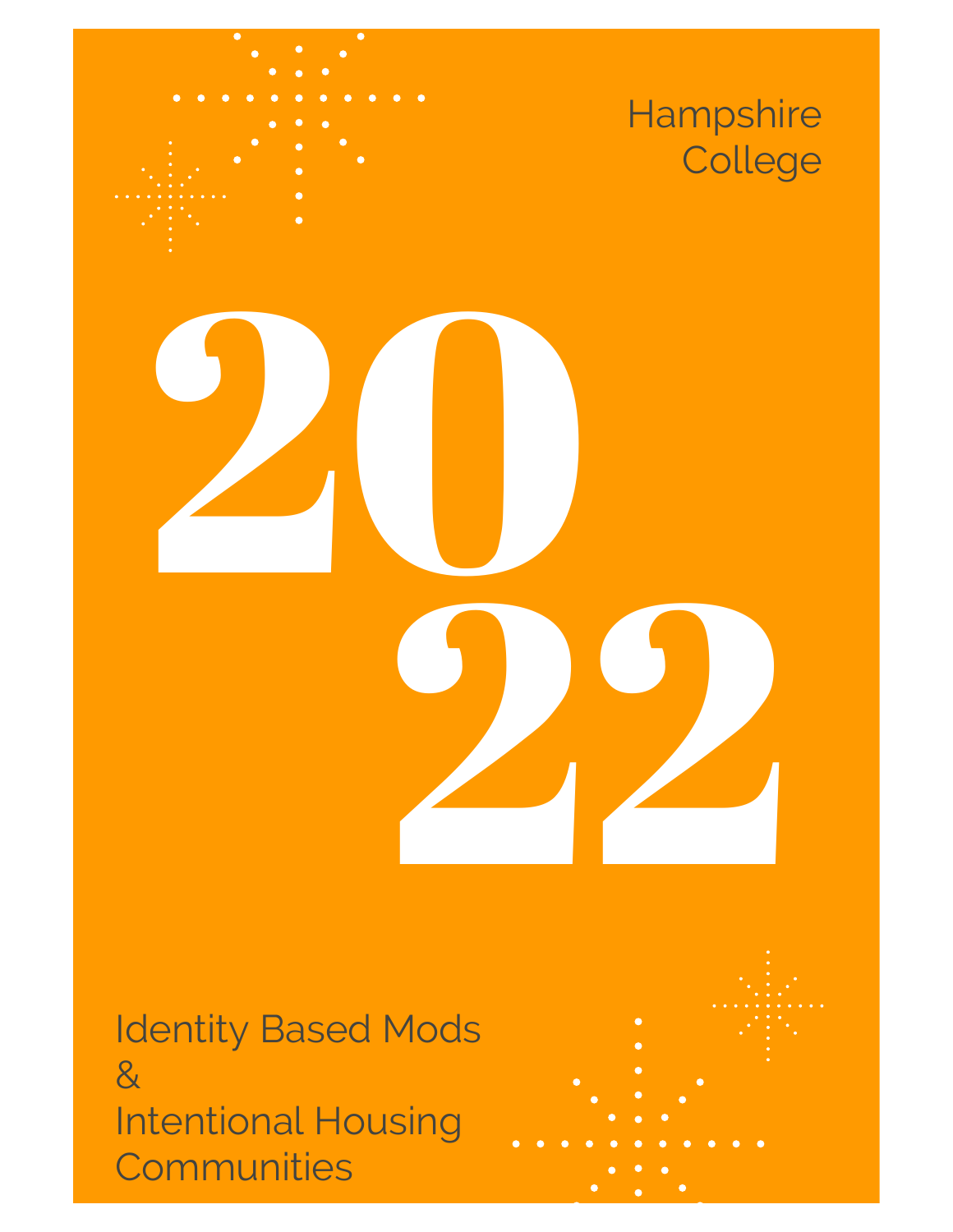# **Identity-Base** Mods

Residence Life and Housing facilitates the continuation of many Identity-Based Housing communities started by students. These residential spaces give support to members of our community with social identities that have been historically marginalized in this country, and strive to counter systemic oppression. This arises from our commitment to fostering diverse, socially just, and inclusive communities.

We recognize that our society—through its laws, institutional structures, and customs—has privileged some social groups while systematically disadvantaging and disenfranchising others. Even as we struggle to end these practices, we recognize that day-to-day life for members of these disadvantaged groups can be hurtful and exhausting.

Identity-Based Housing is an institutional structure designed to assist members of historically oppressed groups in supporting each other. It helps to create an added level of psychological and physical comfort and safety for those who choose to live in those spaces, often providing the foundation for those students to be able to engage fully in the greater community.

Creating these safer spaces, in collaboration with centers on campus, will benefit the entire community. We must have the full engagement of all our community members, especially those whose experiences and perspectives are different from the College's mainstream population. It is through these means that we, as a full community, are most likely to challenge assumptions, craft new solutions to problems, and perform to our highest ability.

Residents in Identity-Based Housing are expected to attend an Identity-Based Housing Orientation in the fall and spring. Additionally, residents will be encouraged (not required) to plan and/or attend approximately one program per month during the academic year.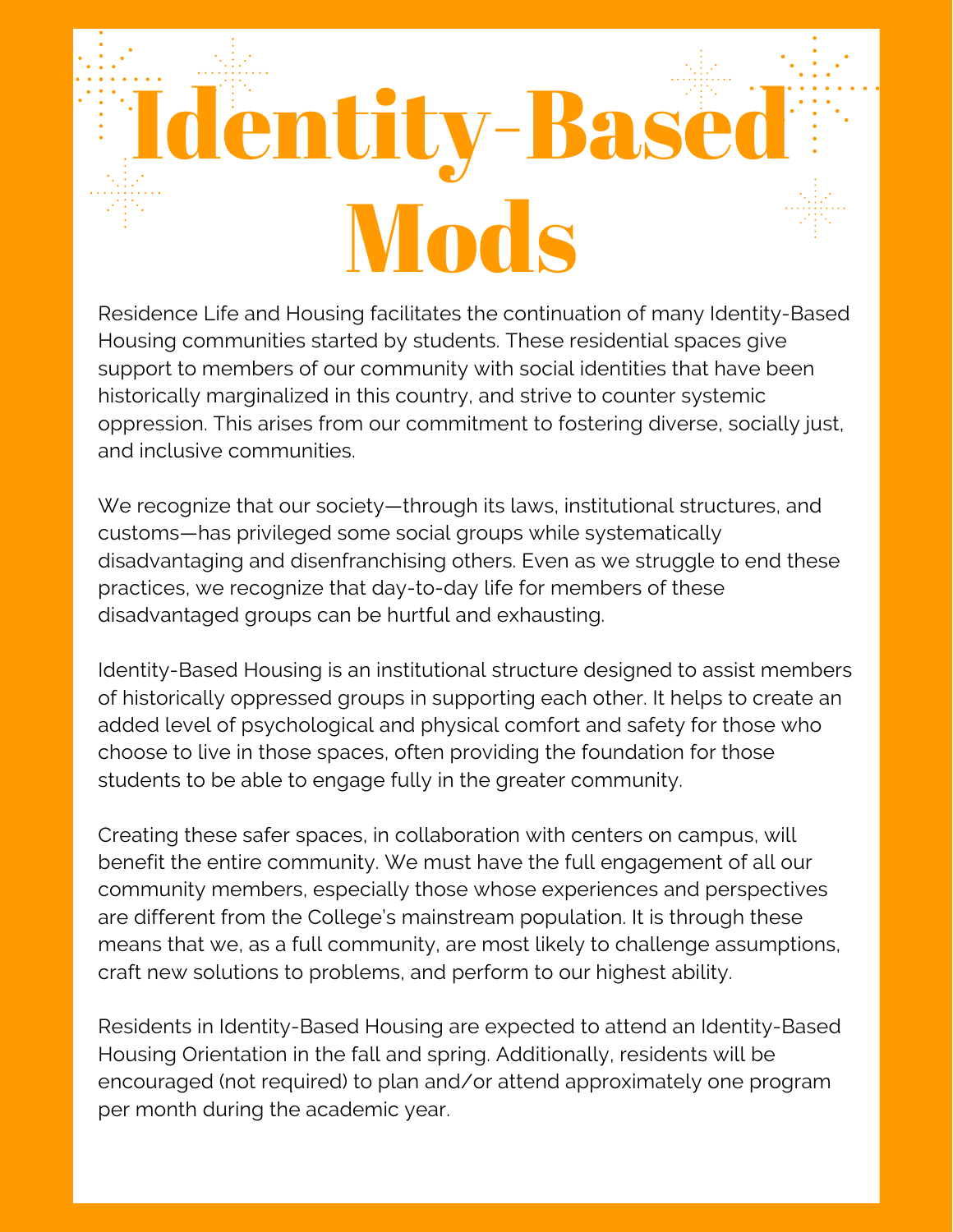# **FILLING AN EXISTING IDENTITY BASED MOD**

The deadline to apply to live in an existing identity based mod is **Wednesday, March 6th at 8pm**. All identity based mods share an online application, which can be found at [www.hampshire.edu/housing/identity-based-housing.](http://www.hampshire.edu/housing/identity-based-housing) Students may apply for as many identity-based mods as they like in the same application. Current residents of identity-based mods who wish to live in the same mod next year will need to re-apply; preference will be given to residents who have demonstrate a commitment to the mission of Identity-Based Housing. Students may only accept residency in one mod and must relinquish the opportunity to participate in any other housing options.

All applications will be reviewed by a committee comprised of current residents and staff members of Residence Life and Housing. Once the mod has reviewed applications, they will submit a roster to the Residence Life and Housing Office, listing current residents who have committed to staying in the mod next year and new invitees. **Invitations to chosen applicants will be sent via Hampshire email between Wednesday, March 30th and Tuesday, April 5th**. Accepted applicants will have up to 48 hours to respond and confirm their placement or will forfeit their offer. **Rosters will be finalized by the Residence Life and Housing staff on April 7th.**

Not-Yet Permanent Mods that do not fill by this date may be re-sized or placed on hiatus for the following year. A mod on hiatus may "reclaim" Identity-Based Housing status during the next Housing Lottery, provided they have enough students to completely fill the mod.

ID Based Mods should work actively with Residence Life and Housing to recruit new members whenever vacancies arise during the year.

## **EXISTING IDENTITY BASED MODS**

#### **Permanent**

**Asian Heritage**, Enfield 57 (three singles) **LGBTQQIAAP**, Enfield 41 (three singles) **Students of Color**, Enfield 52 (six singles) **Queer**, Enfield 54 (five singles) **Women of Color**, Enfield 60 (four singles)

### **Not -Yet Permanent**

#### **On Hiatus**

**Pan Afrikan Diaspora [can be renewed] Trans and Non-Binary Stability [can be renewed] Trans and Non-Binary Students of Color [can be renewed] Queer People of Color, Enfield 58 [can be renewed]**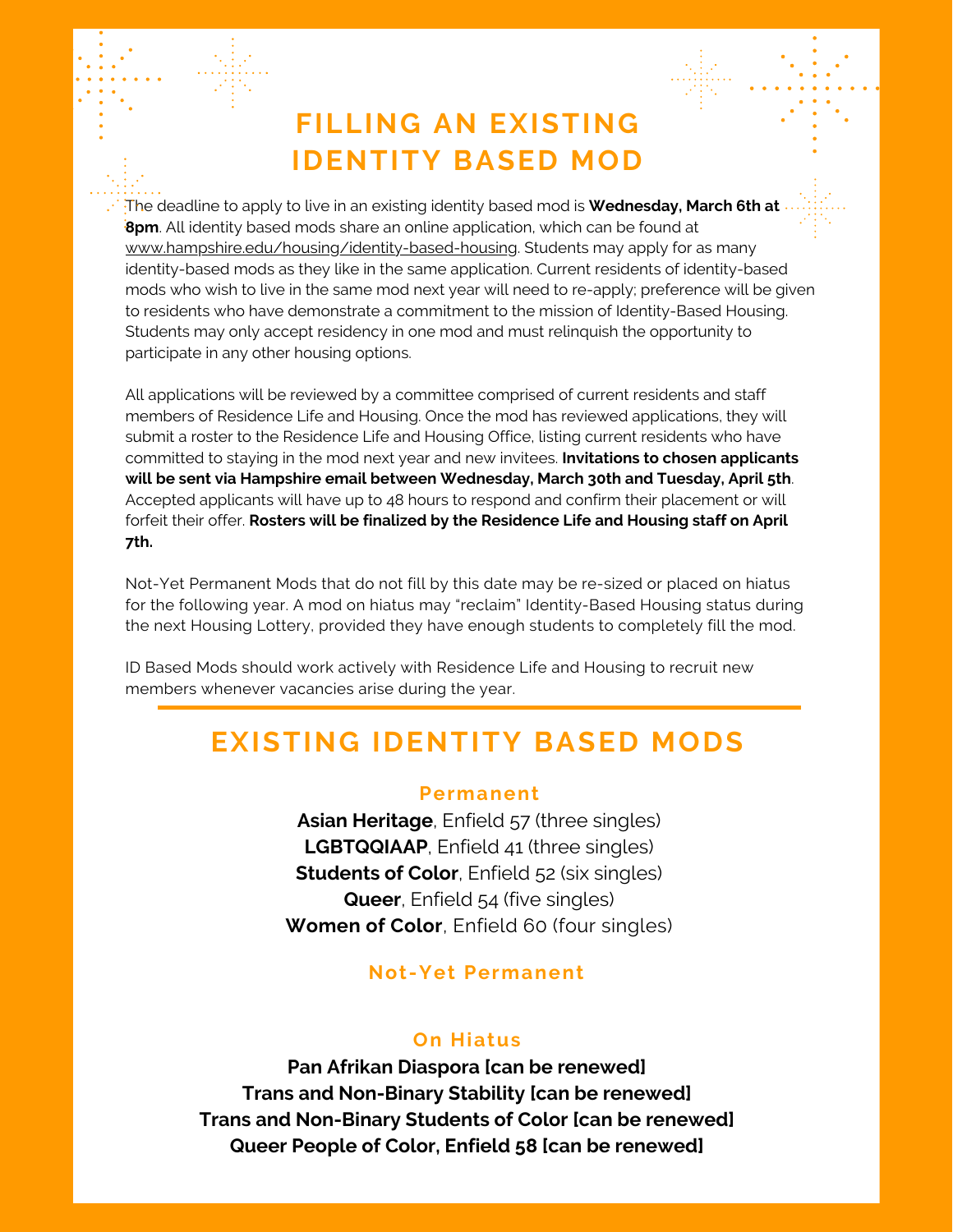# **EXISTING IDENTITY-BASED MODS**

### **LGBTQQIAAP**

The Lesbian, Gay, Bisexual, Transgender, Queer, Questioning, Intersex, Allies, Asexual, Pansexual (LGBTQQIAAP) Mod is an intimate intentional living space for people who share these identities and want to live with others who identify under the same umbrella. This mod in Enfield 41 has the potential for all its new members to manifest a unique, safer, and personalized living environment. If you are interested in joining the LGBTQQIAAP Mod, complete your application now!

### **QUEER**

The Queer Mod in Enfield 54 is a space for people who identify as Queer, however individually defined. It is a comfortable space that can serve as a break from the outside world, and has historically been a place for making art. Its colorful walls full of paintings and artwork attest to its history.

### **WOMEN OF COLOR**

The Women of Color Mod in Enfield 60 is one of the oldest identity based housing communities on campus. Previous residents have remarked that: "We believe in fostering a supportive body built on foundations of sisterhood and cultural values. As young women of color in a predominately white institution, we find value in our relationship within our ecosystem and our different cultural perspectives. It is one of our objectives to create a safe home for young women to speak, be heard, and have a meaningful presence on this campus. As sisters we lean on each other throughout the tough times, and we take pride in taking care of each other."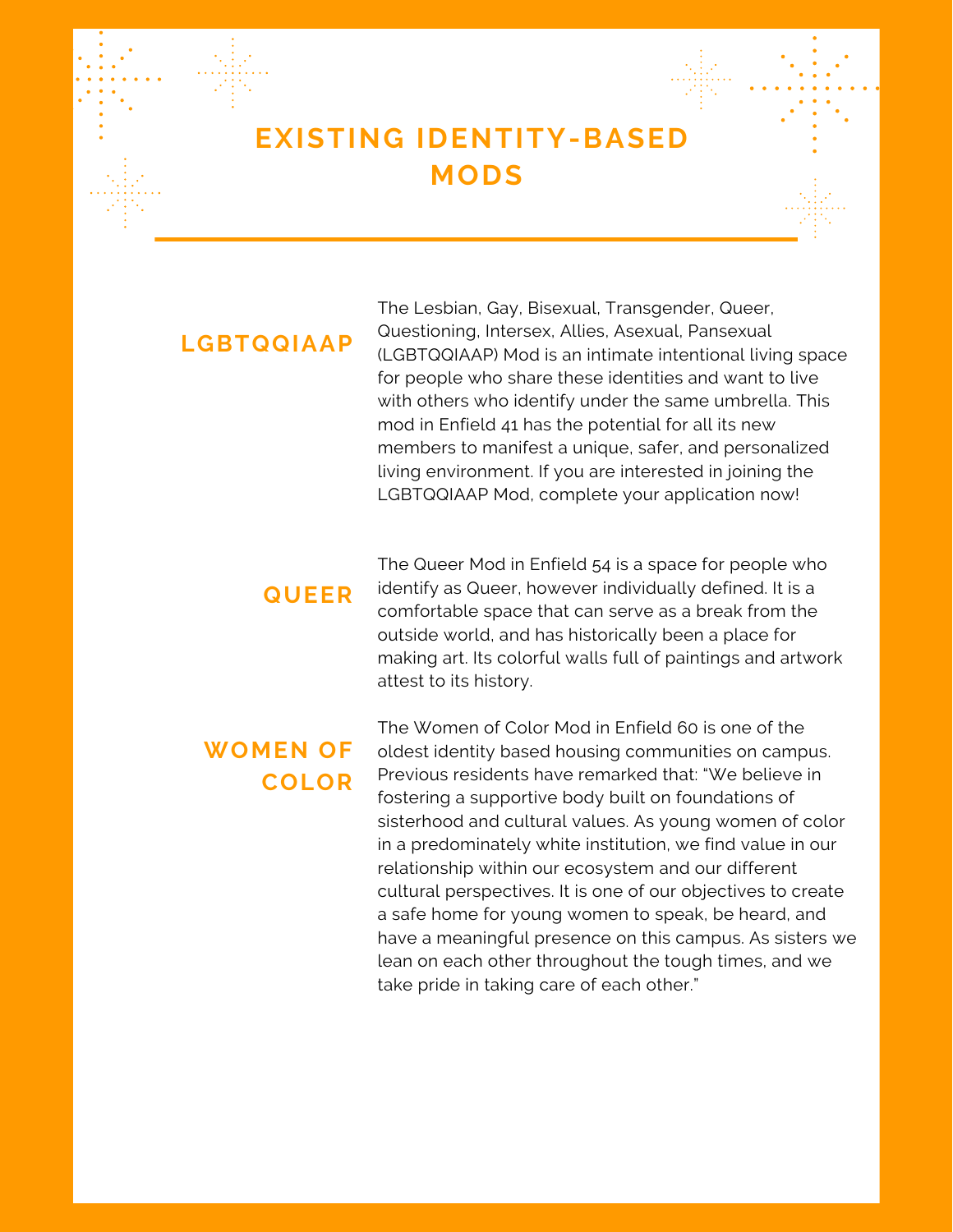# **EXISTING IDENTITY-BASED MODS**

### **STUDENTS OF COLOR**

The Students of Color Mod (SOC) in Enfield 52 and is for students who identify as People of Color. The SOC Mod values communication, respect, community, self awareness & cleanliness, and an overall love for People of Color, their bodies, and their experiences. Students here have created a communal identity, with shared food, shared apartment items, and an overall sense of each other and their needs.

# **QUEER PEOPLE OF COLOR**

**ON HIATUS -** The Queer People of Color Mod was for students who identify as Queer People of Color. This mod is unique in that it centers around another particular intersection, providing an avenue for QPOC to find shared meaning and identity in their Mod Community.

### **ASIAN HERITAGE**

The Asian Heritage Mod is currently in Enfield 57 and 58 for those who identify with having Asian Heritage. What makes this mod unique is shared cultures, often shared languages, and shared experiences. It's a space where people don't have to explain who they are or where they're coming from.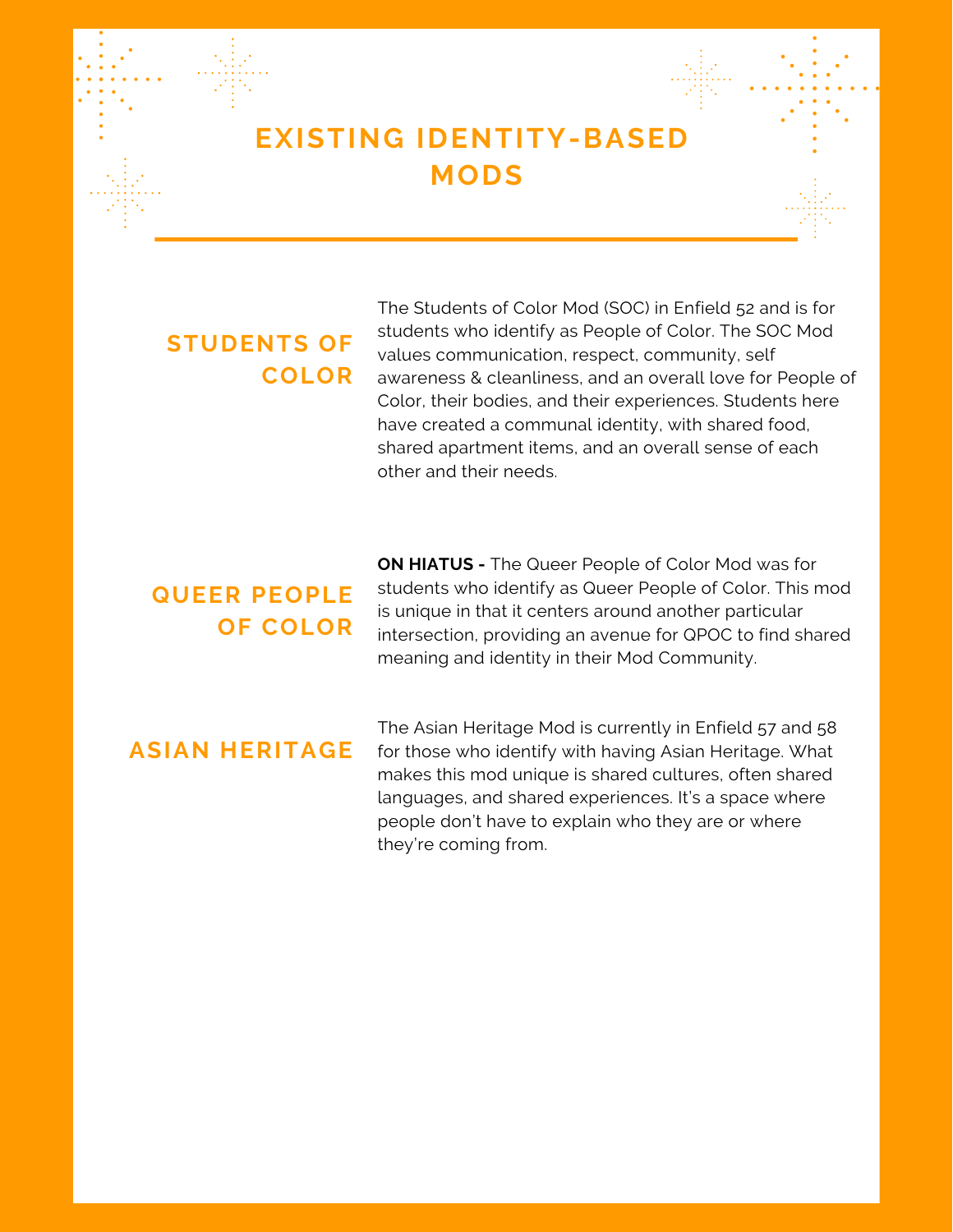# **Intentional Housir** Communities (F21)

Residence Life and Housing is committed to supporting and complementing the academic program by creating holistic environments that encourage collaboration, connections, learning, and personal growth. It is with this goal in mind that Intentional Housing Communities were established.

Intentional Housing Communities are living spaces where the residents have chosen to come together around a particular area of interest that will contribute to and cultivate the campus' culture of learning. They work together with a faculty or staff advisor to educate themselves and the larger community about their area of interest. Students who elect to reside in these spaces can expect to gain meaningful relationships with one another, lasting connections with staff and faculty, access to greater campus resources, and a sense of pride in their community.

# **FILLING EXISTING IHCS**

The deadline to apply to live in an existing Intentional Housing Community is **Tuesday, April 6 at 6pm**. All IHCs have a shared application, which can be found at www.hampshire.edu/housing/housingcommunities-applications. Students may apply to multiple Intentional Housing Communities, but may only accept an invitation to one and must relinquish the opportunity to participate in any other housing options.

All applications will be reviewed by a committee comprised of current residents and staff members of Residence Life and Housing. Once the mod has reviewed applications, they will submit a roster to the Residence Life and Housing Office, listing current residents who have committed to staying in the mod next year and new invitees. T**he Residence Life and Housing Office will send invitations to chosen applicants via Hampshire email between Friday, April 9th and Wednesday, April 14th**. Upon receiving an invitation email, applicants will have up to 48 hours to respond confirming their placement or will forfeit the offer.

**Rosters will be finalized by Residence Life and Housing staff on April 16.** If a mod does not have a full roster by April 16 the group will lose IHC status and the mod will be available in the campus-wide housing lottery.

Due to the unique nature of the Kosher Mod, it is exempt from this policy and may leave spaces empty to be filled by Residence Life and Housing. Additionally, residents of the Kosher Mod must reapply each year to ensure we are meeting the needs of the community.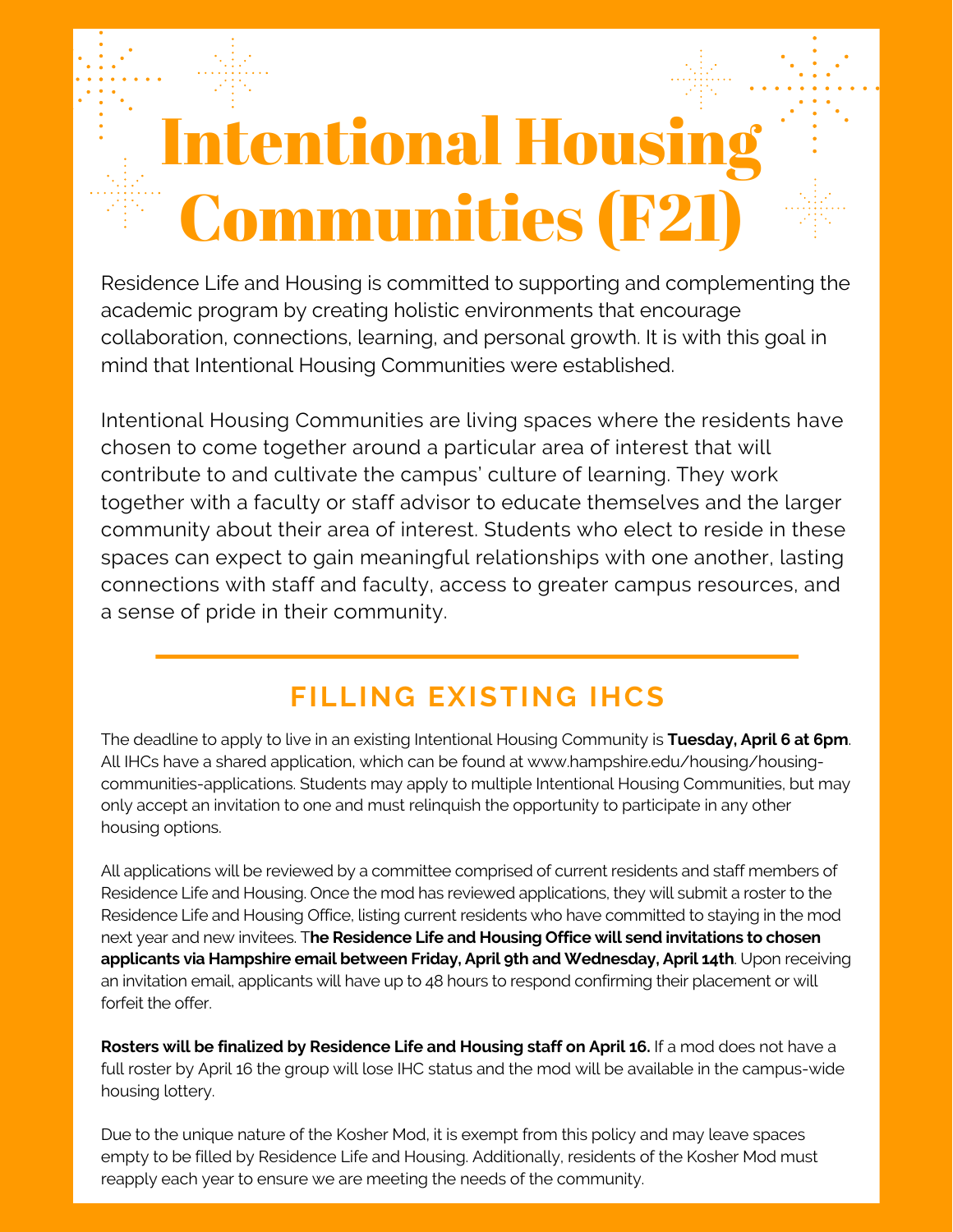# **REQUIREMENTS FOR MAINTAINING INTENTIONAL HOUSING COMMUNITIES**

Each IHC must select a contact person who will act as a facilitator and liaison with. the Residence Life and Housing Office throughout the summer and academic year. This person will be responsible for communicating with Residence Life and Housing to ensure the IHC is completing all requirements. Their attendance at an informational meeting each semester is expected.

IHCs are required to implement **two educational initiatives each semester**. During the spring semester, both educational initiatives must be planned, and one completed, by the end of February. An educational initiative can be anything that increases knowledge about the intentional housing community's area of interest and furthers the mission of the community. Past initiatives have included discussions, film screenings, art shows, open houses, and community meals. The audience can be as large as the Five College community or as small as the group.

### **Residents must submit a brief evaluation form within one week of the event.**

Evaluations will describe the type of event, how it was promoted, how it furthered the mission of the housing community, and how successful it was.

If spaces become available over the summer, Residence Life and Housing staff - in coordination with the contact person - will attempt to fill them with alternates. If no alternates were listed, or those listed no longer wish to live in the IHC, Residence Life and Housing Staff will attempt to fill spaces through an application process in coordination with the contact person. However, the Office of Residence Life and Housing reserves the right to place interested students in vacancies when deemed administratively necessary.

IHCs should work actively with Residence Life and Housing to recruit new members whenever vacancies arise during the year. In order to continue as an IHC, groups will need to participate in the spring room choosing process, as described in "Filling Existing Intentional Housing Communities" on the previous page.

All residents of IHCs are responsible for contributing to these requirements. Failure to meet any of these requirements will result in loss of the space at the end of the academic year. IHCs which do not complete any educational intitiatives during the fall semester may loose their status at the end of that semester.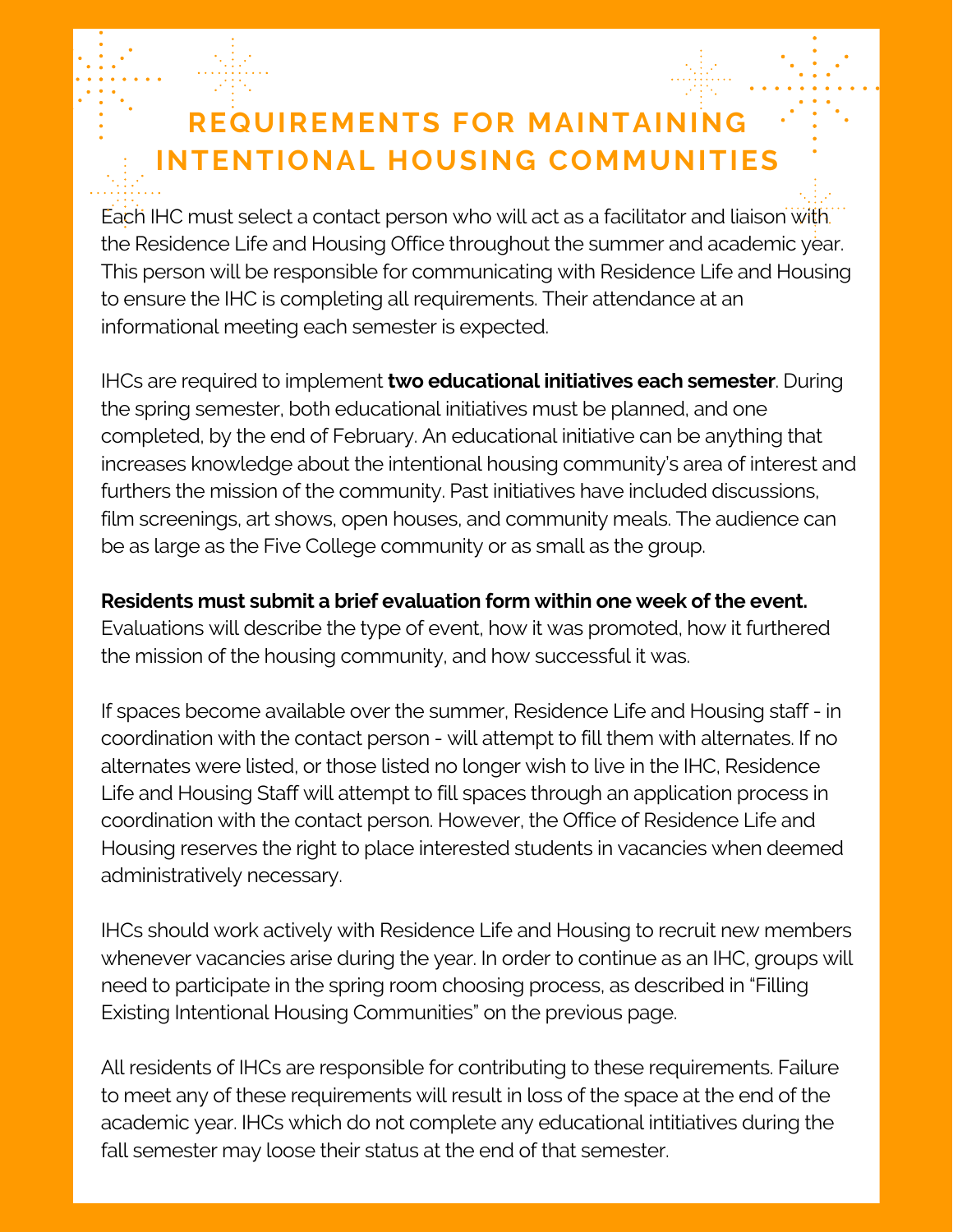# **EXISTING INTENTIONAL HOUSING COMMUNITIES**

### **MINDFULNESS MOD**

[ENF 64] A space where students support one another to be mindful and cultivate moment-by-moment, nonjudgmental, focused attention and awareness.

### **ULTIMATE FRISBEE MOD**

[ENF 47] Our goal is to be a community resource that promotes the growth of the Ultimate Frisbee on Hampshire campus. We wish to promote the values of the importance of teamwork and improvement, along with a strong emphasis on sportsmanship, in Ultimate known as "the Spirit of the Game".

### **GREENHOUSE MOD**

[ENF 46] A place for growing plants and food, learning about environmental sustainability and for events that bring the Hampshire community together.

### **CREATIVE HEALING**

[ENF 65] "Our mission is to seek alternative healing practices through art, spirituality, community, and mostly each other. As people of color on campus, we find that white notions of self care are often put upon us making our own creativity from within repressed. We value centering each other's experiences as a vulnerable state of connection, break down the hierarchies of communication through circle practices, and being support systems for one another."

### **KOSHER MOD**

[PRS 82] A Kosher living space. All students welcome to apply, regardless of religious affiliation.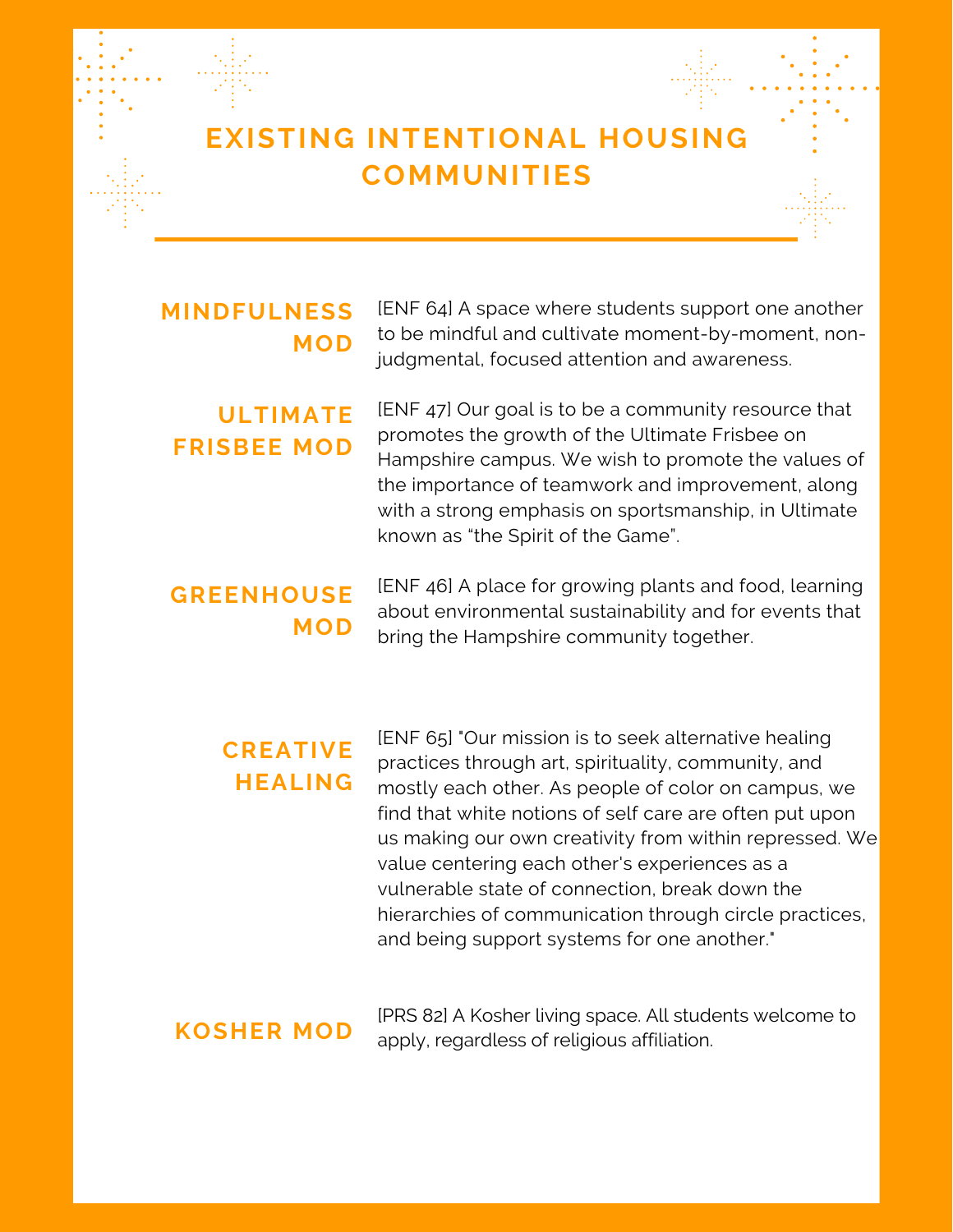# **Medical** Accommodations

The Office of Accessibility Resources and Services (OARS) works closely with the Housing Operations Office (HOO) to collaborate with students to identify reasonable housing-based accommodations based on their individual, disability-related need. The goal is to provide equitable access to the healthy, functional, and educational aspects of on-campus living. Housing-based accommodations are available to students with a documented need. Student preferences are considered for placement when possible, but ultimately placements are made by the HOO and OARS based on documented need and availability of appropriate spaces.

More information and the housing-based accommodation request form can be found at www.hampshire.edu/oars/housing-based-accommodations. New requests must be submitted prior to Tuesday, April 6.